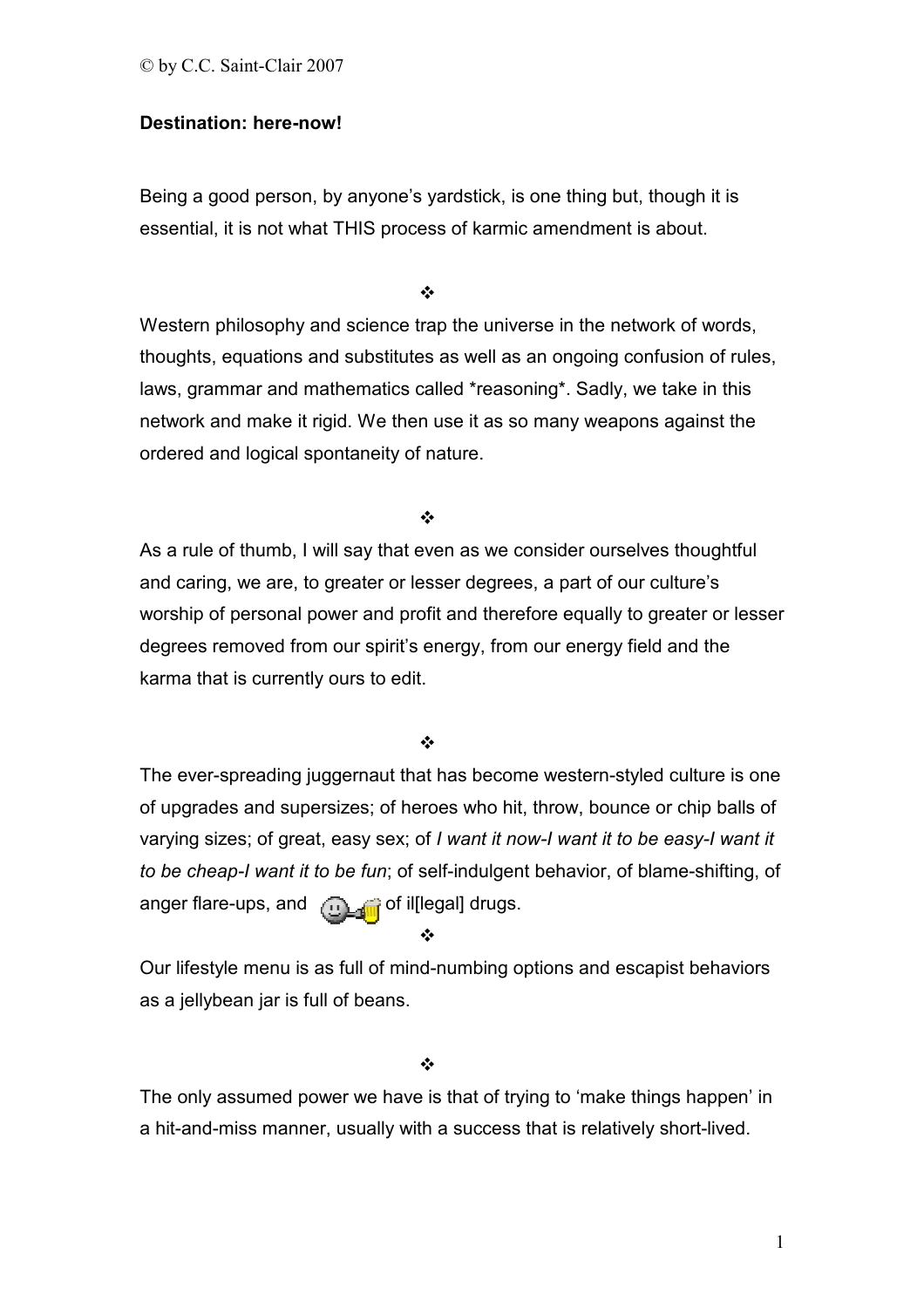As the amateur juggler knows well, there are only so many balls that can be kept in the air before one is dropped. The juggler blames gravity. We blame karma.

 $\frac{1}{2}$ 

The reality is that most of us are unaware of *how* any thought, any decision, any **un**-decision will boomerang … somewhere, anytime, anyhow … to hit us on the head or, if we are lucky, to simply bite us on the tail.

The sad thing is that by the time that moment occurs we will, as always, have lost awareness of its connection to that one action, or decision, made back in time. Yet, this synchronistic connection will nonetheless be real.

 $\frac{1}{2}$ 

I have found viewing **Babel**, a film directed by Alejandro Gonzales Inarritu, an excellent way to fast-track understanding of cause and effect/action-reaction and karmic consequences.

I would recommend also having a look at the bonus disk, as it takes us behind the scenes where the turnstile of synchronistic connections and the invisible threads linking each of the characters to each other, are unraveled.

 $\bullet^{\bullet}_{\mathbf{a}^{\bullet}}$ 

Being in the present, the only way to be if attempting to edit any karma, means not being mentally absent as we eat, talk and think. It means that we should be aware of ourselves, in the *present moment*.

 $\frac{1}{2}$ 

Editing karma does not mean that we have to stop doing things we find pleasant. It merely means that we need to observe ourselves in the middle of the little moments spent alone or in our tribe, little and everyday moments that are as innocuous as the small breaths that link to a sigh.

 $\cdot$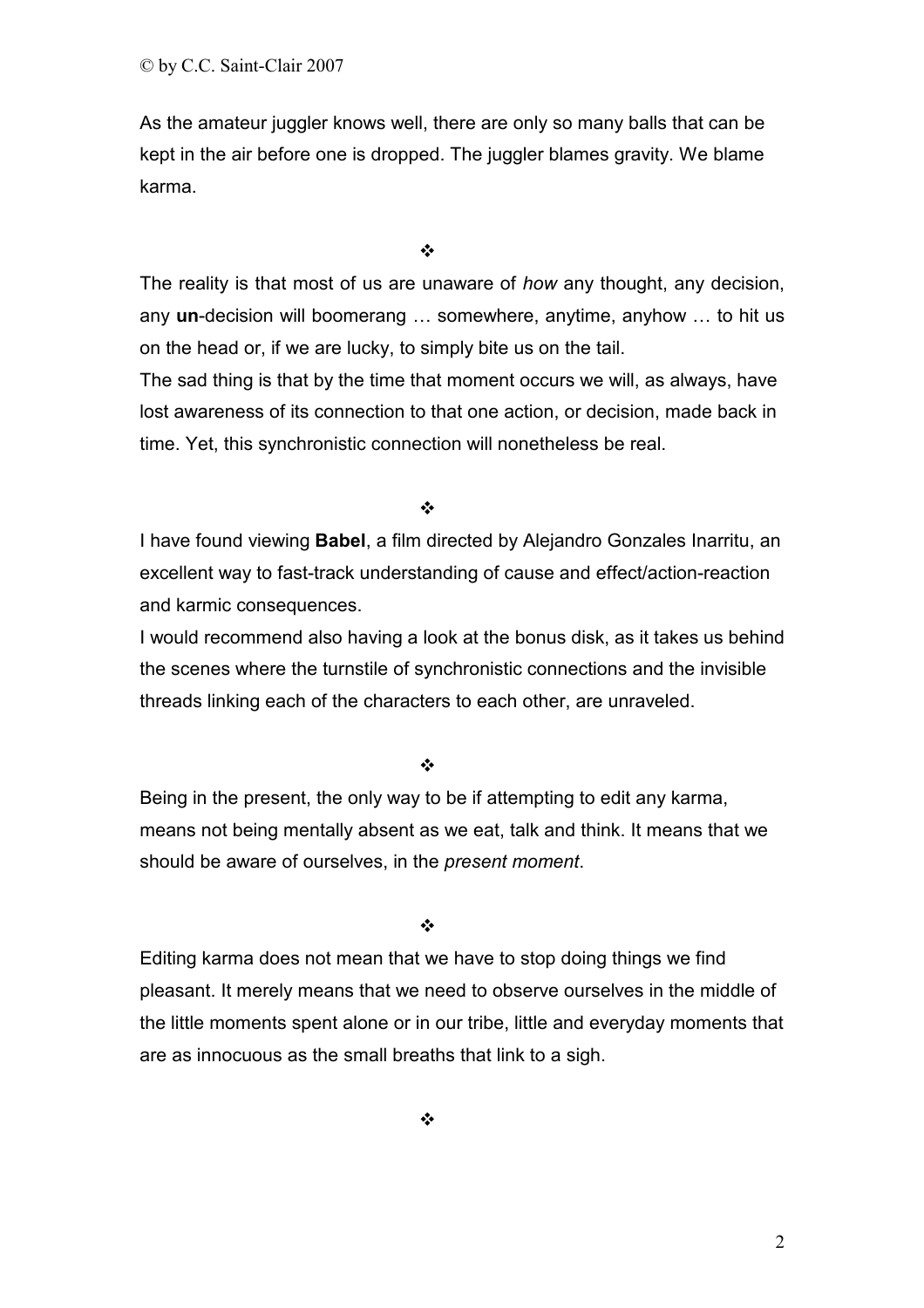Editing our karma begins with the observation of ourselves whilst riding the crest of the waves; the moments of pain we are desperate to avoid - the ones that [almost] break us; and others, usually the rarer ones, the ones we live for, the ones that are said to make life worth living.

 $\frac{1}{2}$ 

The question at hand is where are we in between these peaks and troughs? Where is our head, where are our thoughts in between our highs and our lows?

 $\frac{1}{2}$ 

Though children do not have adequate means of dealing with fateful karma, as soon as they become young adults, they do.

The theory is that our karma, through our soul's guidance, will never lead us to challenges [commonly known as bad karma] that we cannot overcome through a spiritual approach - an approach radically different from anything usually taught, practiced and observed in all consumer-driven societies.

 $\bullet^{\bullet}_{\bullet} \bullet$ 

A genuine spiritual approach is one that rips us away from the impulsive needs and greed of our mechanical ego-persona, i.e., the emotional buffers, the crutches on which we rely and no longer question because 'everyone is doing it'.

 $\frac{1}{2}$ 

If you, reading these pages, consider yourself a good person and if others tease you about your generosity by calling you a 'bleeding heart', even you might have to over-haul your modus operandi just like the rest of us selfcentered folks.

 $\frac{1}{2}$ 

Even those of you who \*fight\* for a cause or would \*kill\* for it might have to reassess your MO if, once the laudable deeds are done, you pollute your own energy field as well as that of others – as with second-hand smoke – with bad moods and bristling energy.

3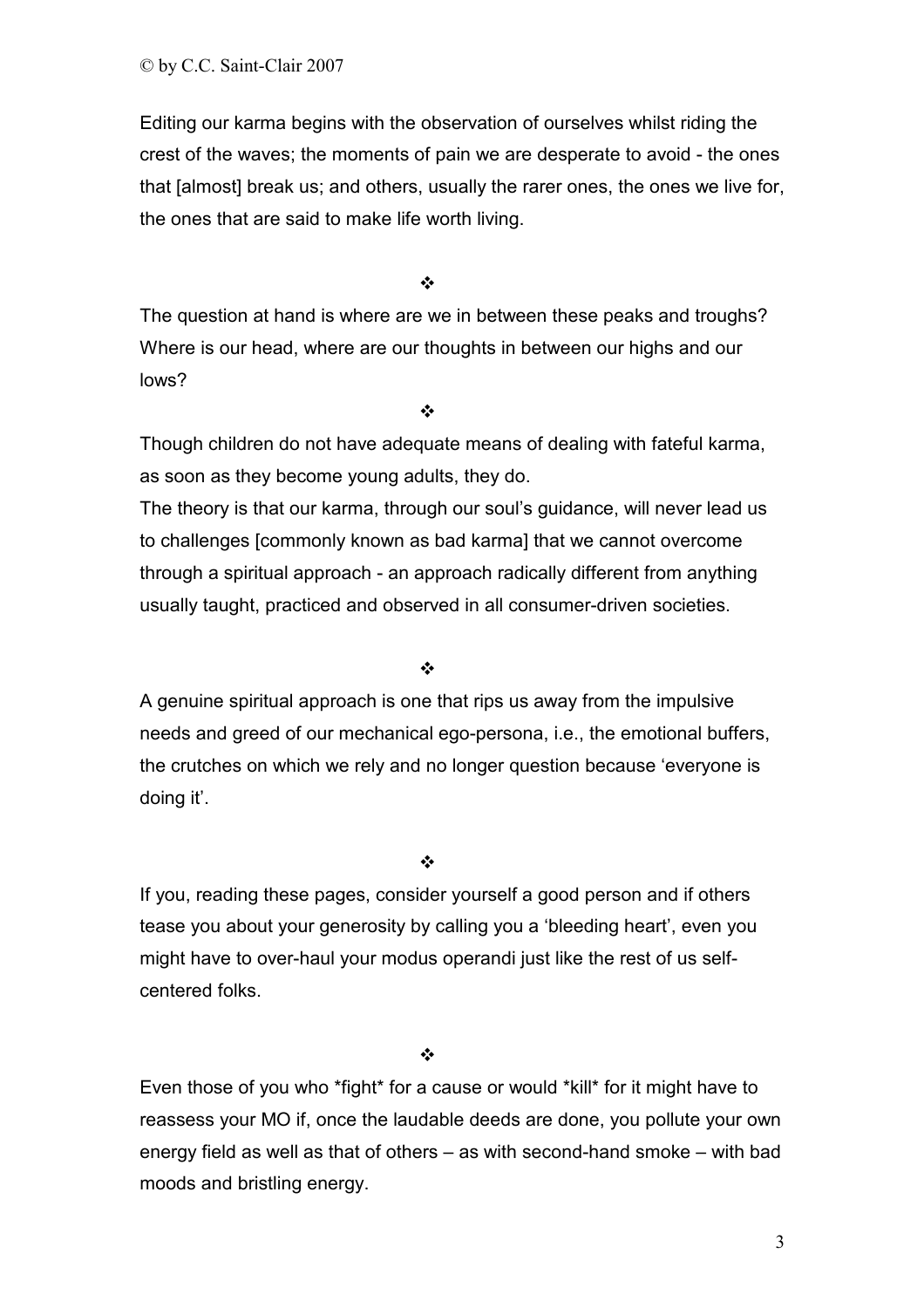$\frac{1}{2}$ 

What we are talking about here is mostly **not** about being good Samaritans.

Most of us do give to charity or help the Girl Scouts fundraise by buying their cookies. Some of us might even do volunteer work at an animal refuge or nurse the dying.

Whether in flashy ways or in tiny little ways, most of us are basically kind people.

But most of us also come home fuming because the boss is trying to squeeze us dry or because we missed out on that 'perfect' opportunity or because our mother-in-law is at it again or because some asshole did this or did that \*to us\*.

Some people press our buttons and some occurrences do put us in a foul mood.

Once home, we slam the fridge door, bark at the dog, at the kid, at the gf or demolish an ice cream tub, a bottle of booze or retreat behind a Do Not Disturb sign blissfully unaware that whatever we feel inside has permeated our energy field, our aura.

 $\frac{1}{2}$ 

It is in our energy field that our karma gets calibrated.

 $\frac{1}{2}$ 

Paul Brunton states that, *"Thoughts tend to be creative and sooner or later it produces karmic fruit in our general environment. It is not necessary for your thoughts to translate themselves into deeds before they can become karmically effective. If they have sufficient intensity and if they are prolonged over a sufficient period they will eventually bring [appropriate] results even in external circumstances. [...]*

*People should be warned that cause and effect rule in the moral realm no less than in the scientific realm,"* he wrote. *"They should be trained from childhood*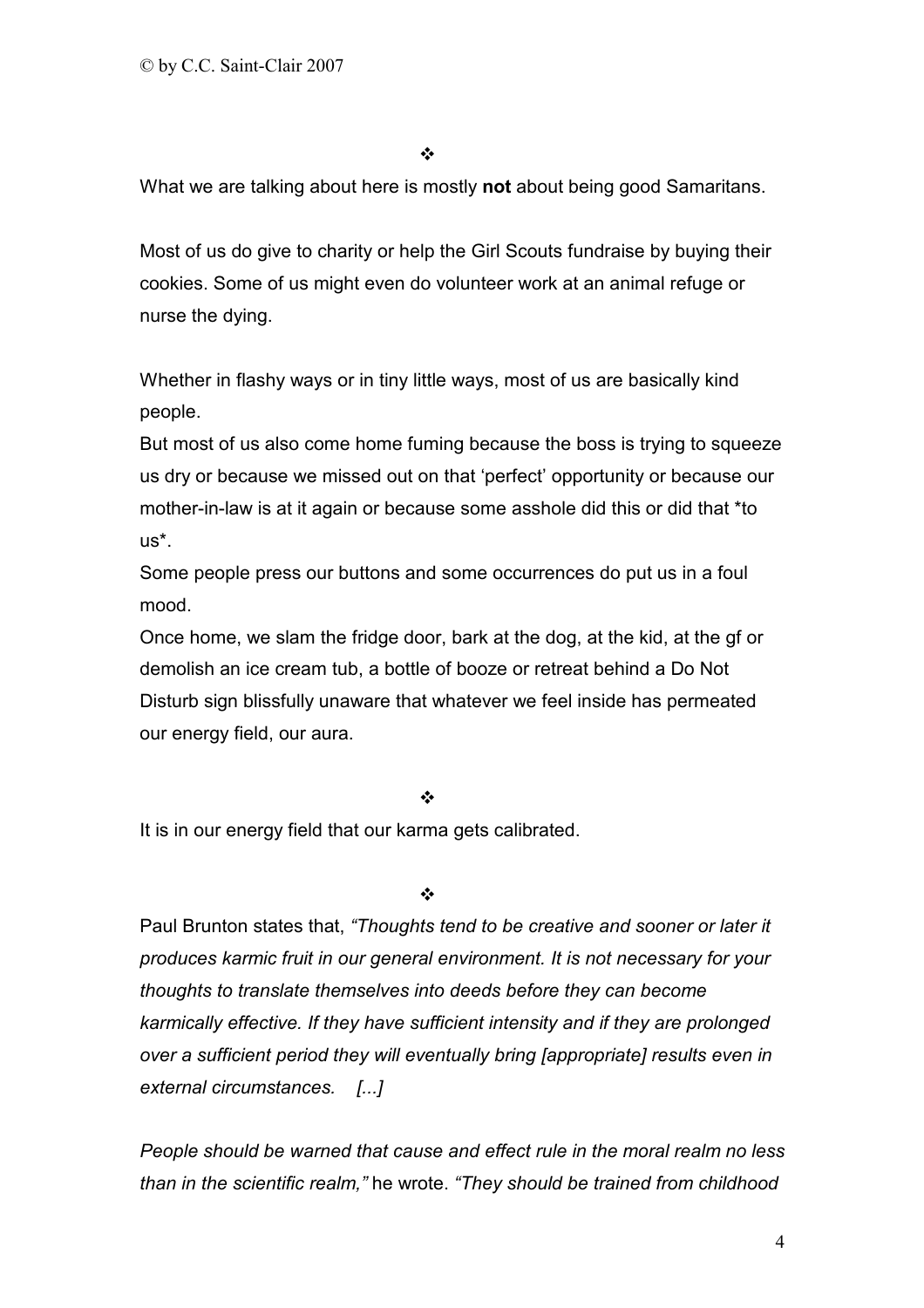*to take this principle into their calculation. They should be made to feel responsible for setting causes into action that invite suffering or attract trouble or lead to frustrations." [4]*

 $\frac{1}{2}$ 

Accidents do not happen by accident. *In fact, they do not just \*happen\*.* 

 $\frac{1}{2}$ 

Accidents are created inside our energy field. On the one hand, they are the karmic by-product of thousands of years of karma while on the other they are the by-product of however many years we have already celebrated in this lifetime.

 $\frac{1}{2}$ 

Death, setbacks, illnesses, melt-downs, all in their many forms, are not mere confirmations that Life Sucks and Shit Happens. These blow-outs are orchestrated by our soul.

They are the only ways she has to get out attention when the time has come to force us to rethink our modus operandi.

Isn't it only once we are stopped 'dead' in our tracks that we are finally willing, albeit under duress, to reassess our priorities?

 $\bullet^{\bullet}_{\bullet} \bullet$ 

As agreed in regards to the soul – if we have an energy field, as we do, what is its purpose?

Why hasn't it been evolved out like any other feature that became redundant over the millennia of our evolution?

--------------------------------------------------------------

*<sup>4.</sup> Brunton, What Is Karma?, p.35*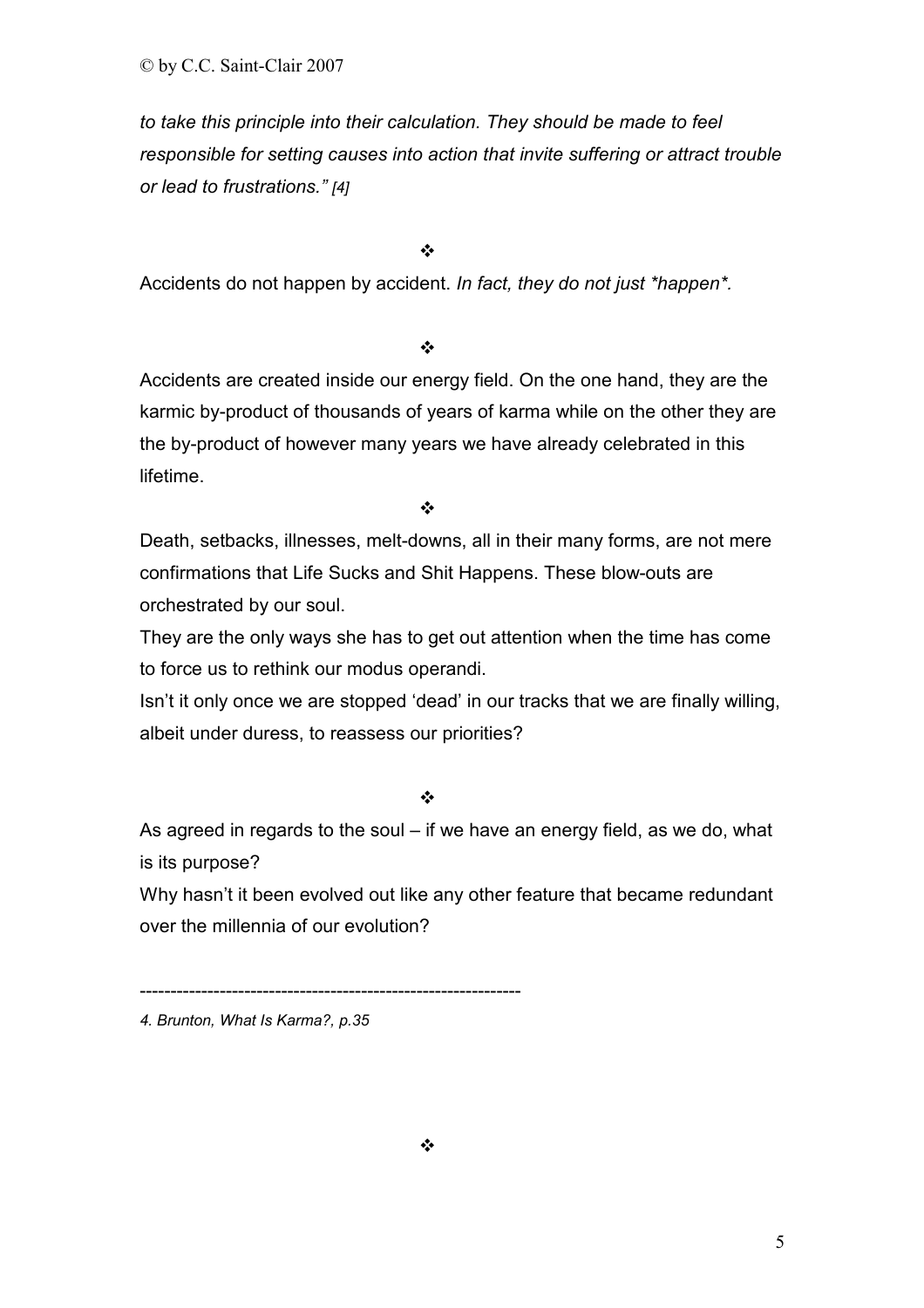© by C.C. Saint-Clair 2007

I have come to take seriously the reality of our aura a.k.a. our energy field as intrinsic to karma and it is where the quality of our presence *in the moments* gets encoded.

 $\frac{1}{2}$ 

Lip-service, self-righteousness and doing the right thing because pressured to do so do not seem to register as bona fide amendments.

#### $\frac{1}{2}$

Amending karma is not a matter of mind over matter.

It is more of a matter of energy over matter – the \*matter\* in question being the gross matter in our energy field.

 $\frac{1}{2}$ 

It is our responsibility, as our soul's current incarnation, to amend some of the karma that she has accumulated during the millennia and certainly to amend the karma we have contributed to our energy field for X amount of years.

#### $\frac{1}{2}$

It is generally accepted that toddlers do not have an ego as such, not until they are about seven years old. But, of course, there are always exceptions. How else to explain child-murderers? I imagine that what triggers action so early in life has got to be something encoded in their energy field – a strong karmic debt hanging from another life – no different from those triggered in an adult killer.

 $\frac{1}{2}$ 

Just as it is not generally understood that, just as our entire life is hard-wired into our energy field, which operates like a software and holds the code to our karma, so, too, it is our earthly karma to override … our karma.

 $\bullet^{\bullet}_{\bullet} \bullet$ 

 $\sim$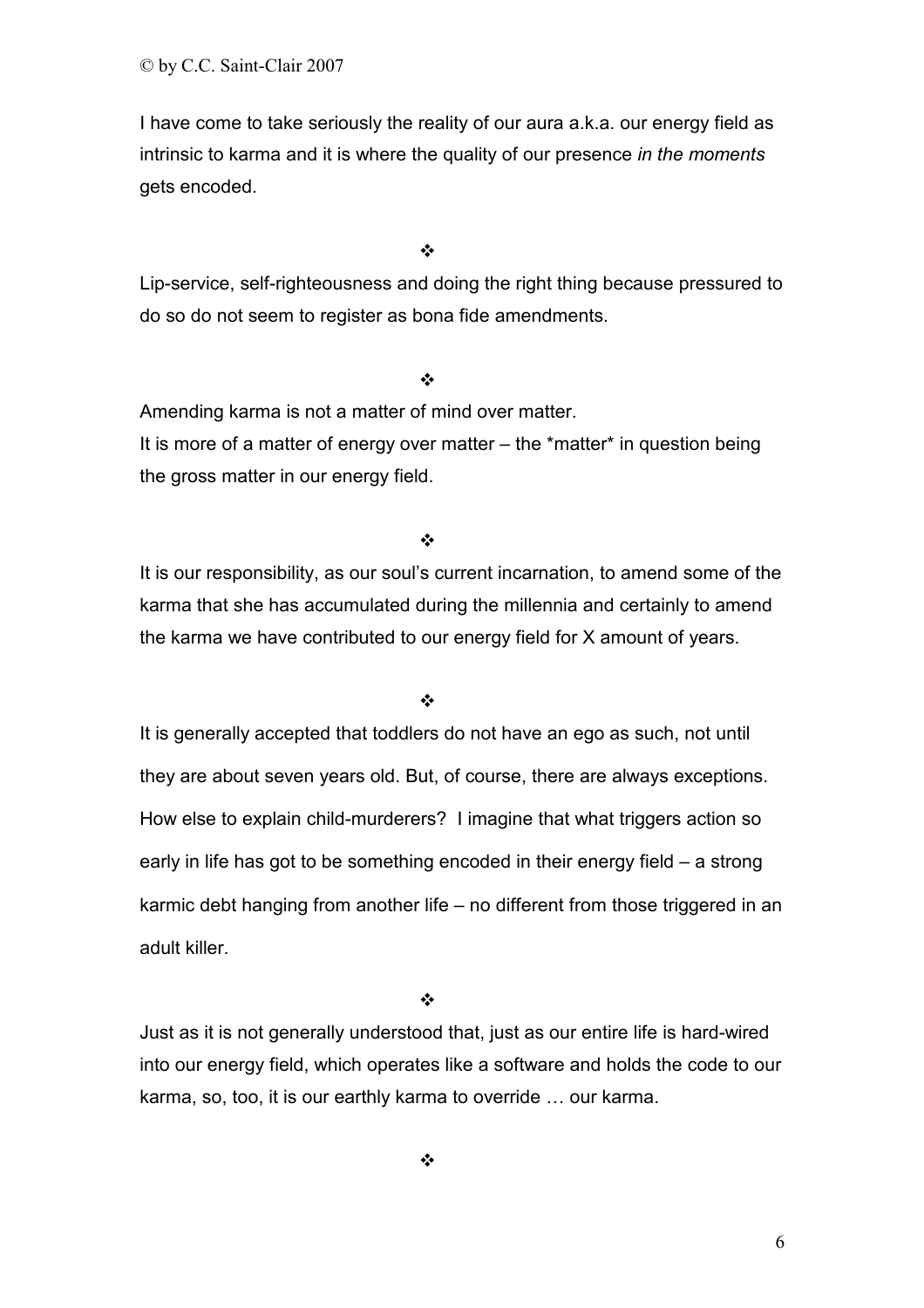© by C.C. Saint-Clair 2007

Karma is not about us suffering, literally, any god's will. Karma is about selfactualization and, aptly, its literal meaning is "doing."

 $\bullet^{\bullet}_{\bullet} \bullet$ 

Just like the sea in itself is neutral, neither good nor bad; just like a pizza in itself is neither good nor bad to ingest, all occurrences that come our way, in themselves, are neither good nor bad.

#### $\bullet^{\bullet}_{\bullet} \bullet$

When we respond to them in an energetically balanced way, they remain balanced.

Love is only love; duty is only duty; family is only family - but tip either by reacting mechanically – through the usual range of negative energy spikes and Me-first behaviors - and out come their evil siblings; jealousy, possessiveness, dependence, authoritarianism, extremism – as ways to control the other – the one we love.

## $\frac{1}{2}$

Love is love but when we mishandle this love by turning it into a possession/obsession, we alter its very nature and like the mad alchemist, we turn it into bitterness, even bitter hatred.

Similarly, the mishandled love of a god can turn to a fanaticism that excludes all reasonable thinking.

 $\frac{1}{2}$ 

We forget about the duality of the physical world, and when we try to separate one attribute from the rest, its evil twin perks up.

 $\bullet^{\bullet}_{\bullet} \bullet$ 

Every action triggers a counter action - a reaction. There are no exceptions to this rule.

Put simply for now: if we pull back a branch to get through a forest trail, we should be mindful of how that branch will snap back into its original shape.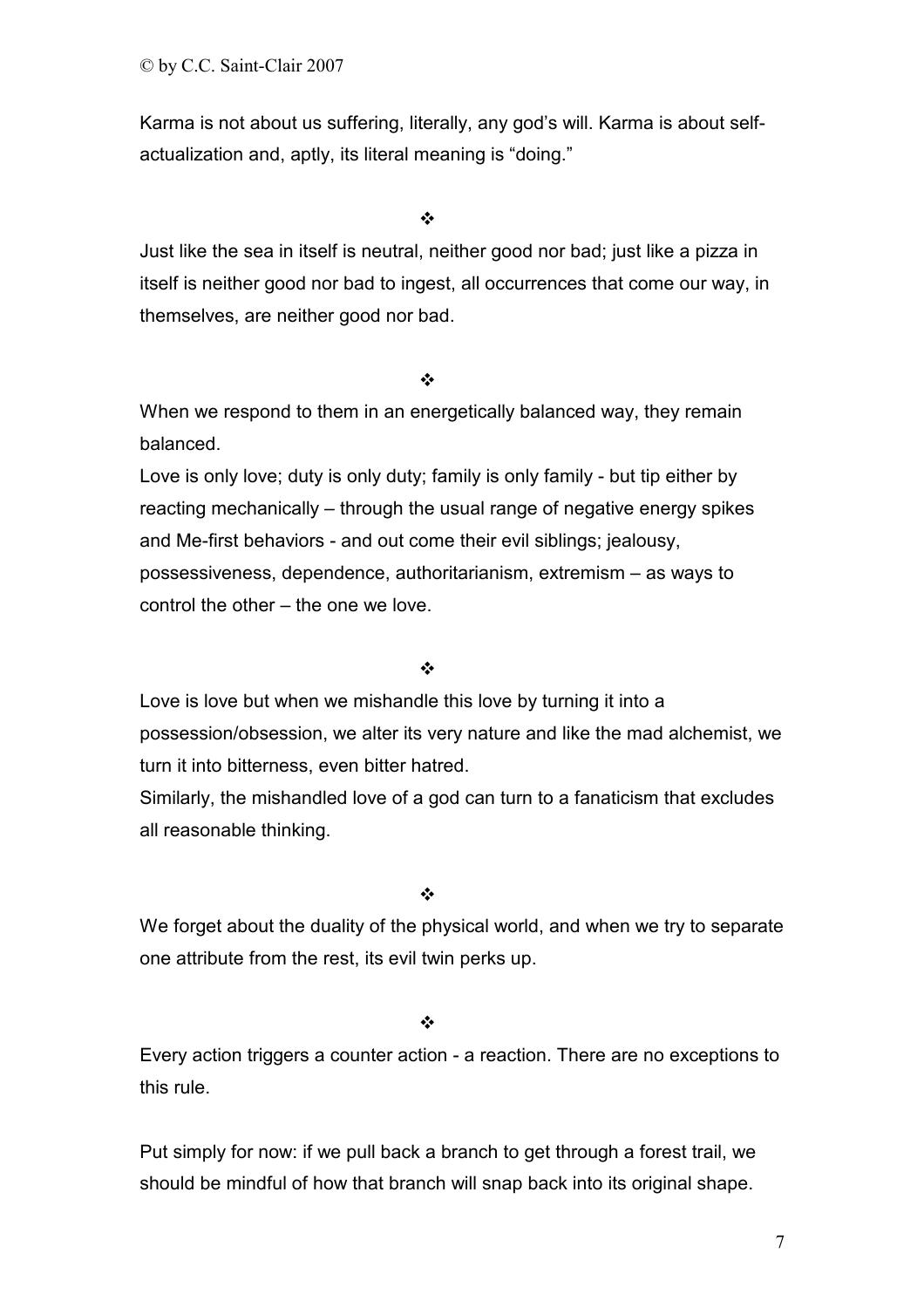If we prune a branch, it will grow back producing many new branches. If we do not water a plant, it will die.

If we merely tap the surface of a pond with our hand, we will create ripples. If we throw a rock into a pond, we will create a splash.

If we let anxiety, anger or bitterness rule our emotions, we invite cancer into our cells.

If we chose to reduce the natural side effects of menopause by taking HRT, we invite in much worse, chemically induced side effects.

And the list goes on and on. This list is as endless as all our combined efforts to manipulate our moods, our lives, each other, our society, and the world beyond.

There is no such thing as an action that does not trigger a reaction.

The duality we experience within the physical world is as inescapable as the duality that reverberates to and fro from the physical to the spiritual.

## $\ddot{\cdot}$

Psychological fears are unhelpful as they play with our imagination and taint the context – the present moment.

Fear is good when we fear Nature's eruptions or a wild sea or when trekking solo in the wilderness.

## $\bullet^{\bullet}_{\mathbf{a}^{\bullet}}$

As long as we flow one moment at a time, here now, and keep our energy field neutral, harmony is preserved - Karma is not disturbed.

 $\frac{1}{2}$ 

Let us imagine that karma editing works like editing of topics in *Wikipedia.*

Let us imagine that our main topic is broken up in two sections:

- 1. Our karmic destiny the one inherited at the instant our soul picked us as her vehicle.
- 2. The karma that we have created for our selves through each of our interactions with whomever our life has already intersected in a myriad of synchronistic ways.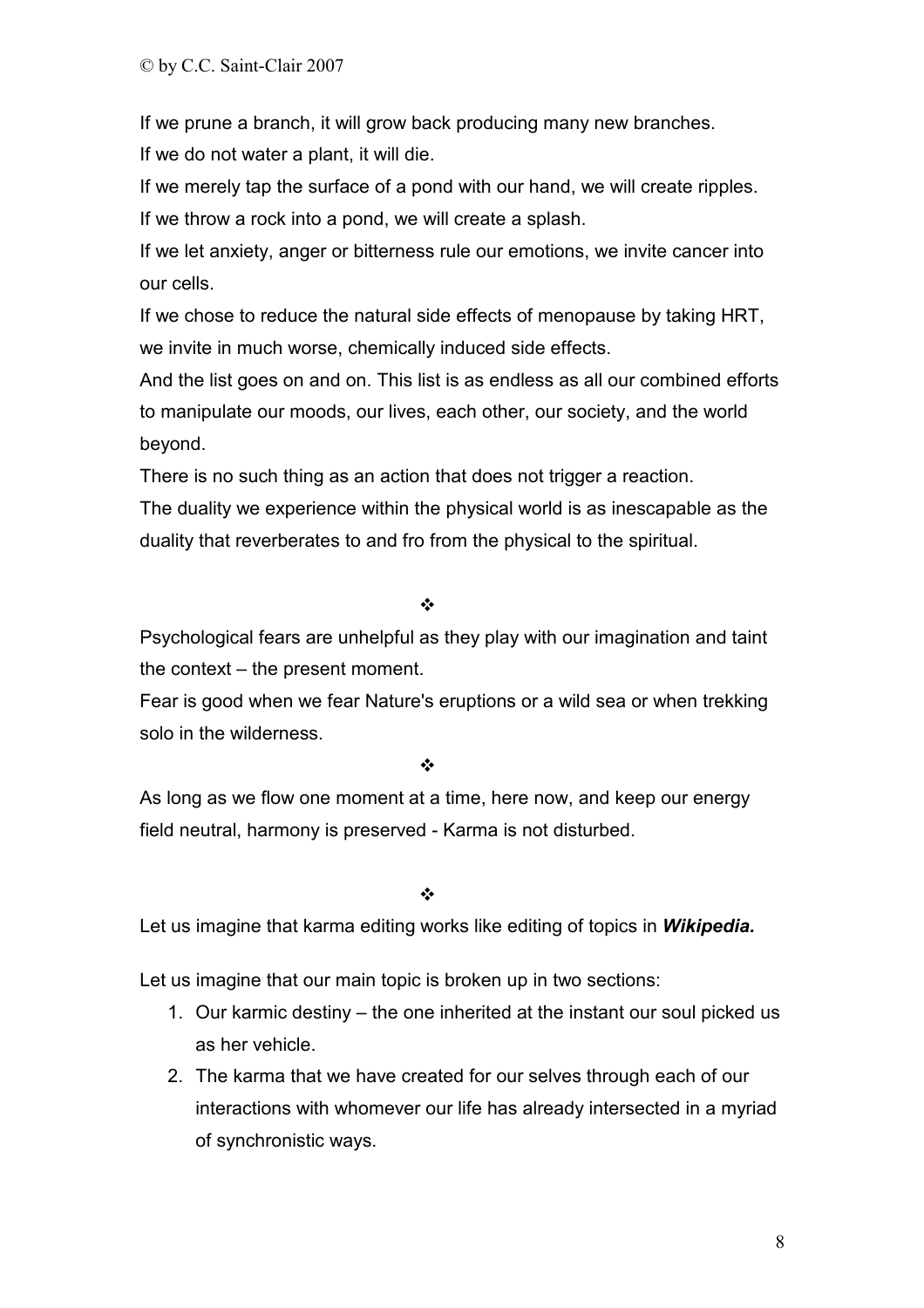Let us observe how our main topic on *Wiki* is being edited daily, many times a day.

One erratic entry from me will attract, magnet-like, another unavoidable entry from someone else - action/reaction - as unavoidable as the polarity of two magnets.

Basic magnetism works on the simple principle of attraction and repulsion. The north pole attract south pole, just as the south pole attract the north pole.

 $\frac{1}{2}$ 

Inasmuch as I understand the principle, it seems that only a few elements in the periodic table are attracted to magnets. None of the elements, taken separately, make permanent magnets, though they make more adequate temporary magnets when close to another magnet. Similarly, the fact each one of us is attracted to certain individuals, certain locations, certain pathways, or even certain foods must stem from that inner software that is destined to lead us towards a specific goal because, supposing we were born as blank as a blank sheet, wouldn't we be attracted to everything and everyone, willy-nilly? Or to nothing at all?

Beyond what parents try to instil in their children, often without much longterm success, it is our soul and therefore the karmic software that has been hardwired within each one of us, pre-birth, that define our ego-persona.

 $\frac{1}{2}$ 

Once we begin to establish a firm connection with our \*soul\* moderator, we begin to write in new entries and these appear to no longer be editable by others.

In other words, our field of energy is upgraded and aspects of the old software are disabled.

 $\frac{1}{2}$ 

It is only by taking charge of our own program that we can release ourselves to varying degrees of past karma, conditioned and nurtured \*bad edits\* to

9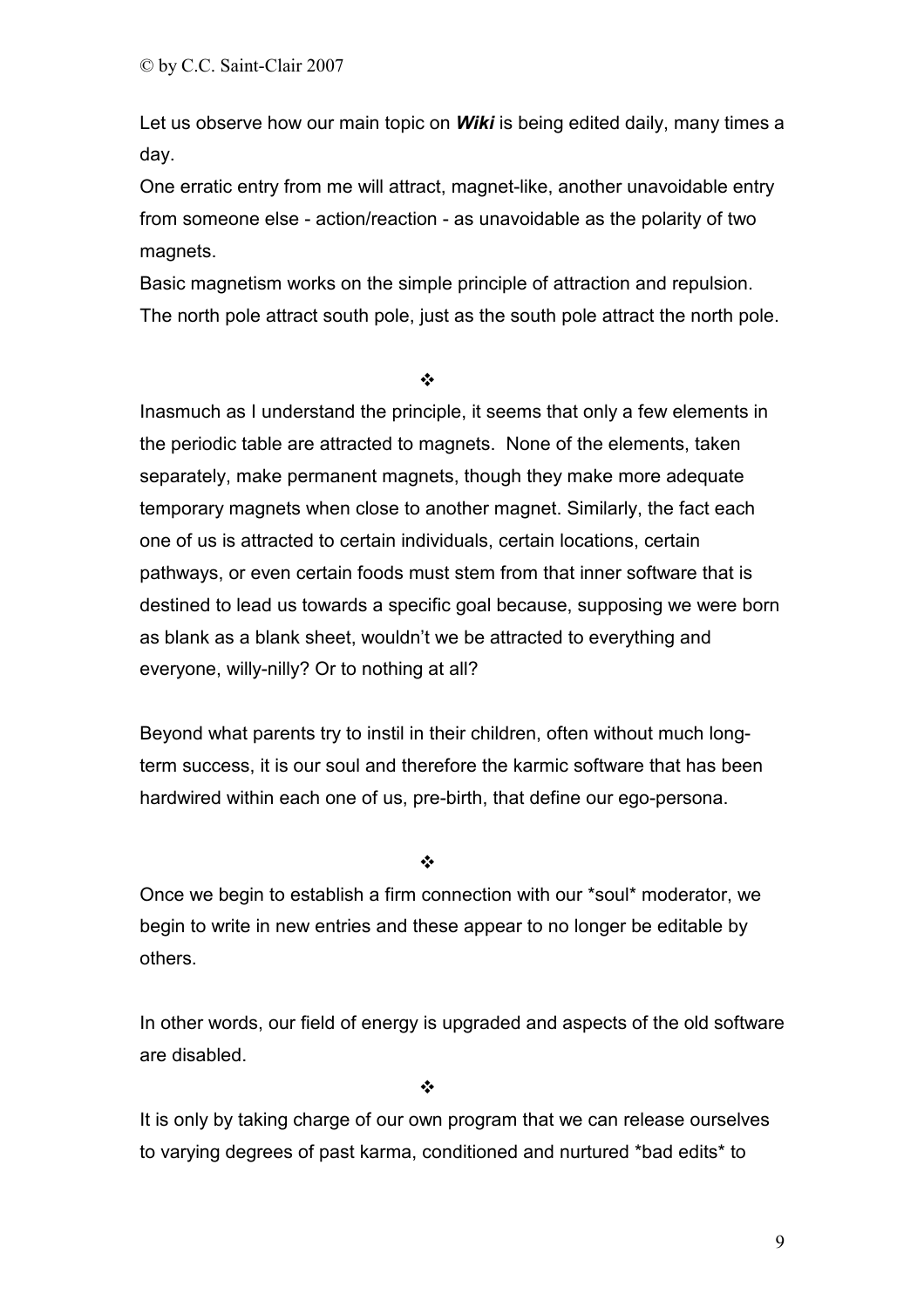become freer souls, attracting different people, different situations and different outcomes.

 $\frac{1}{2}$ 

Our destiny, our karma, is to resist being pricked and energized by the shrapnel of past events that we carry barely below our skin and to simply \*get over them\* or beyond them, but in an energetically wholesome manner.

 $\frac{1}{2}$ 

Should we fail – no harm done, as All Is As It Should be at any given moment. No matter how many bad entries we have missed, we can always have another go at them tomorrow.

# ❖

Karmically speaking, anytime we kick into the *'me first'* or *'mine first',* we blow it – no matter how many old ladies we have helped across the street.

# ❖

Time to inject a little humor into this topic.

Many of you may know the story of a Scout leader telling her little group that at least once a week they ought to do a "good deed".

At their next meeting Chrissie, a ten-year old, was the first to volunteer an answer. "Me and four of my friends, we helped an old lady across the street." "Oh that's lovely, but … did it really take five of you to help a little old lady cross the street?"

"Yes, because she kept pushing us off saying she didn't want to cross the street in the first place!"

If there is a lesson in this, it is that a string of random good deeds, alone, is not going to make us good people.

 $\frac{1}{2}$ 

I have to admit that my personal conditioning has made me a rather selfcentered sort of person, very much into the 'me first' pole position.